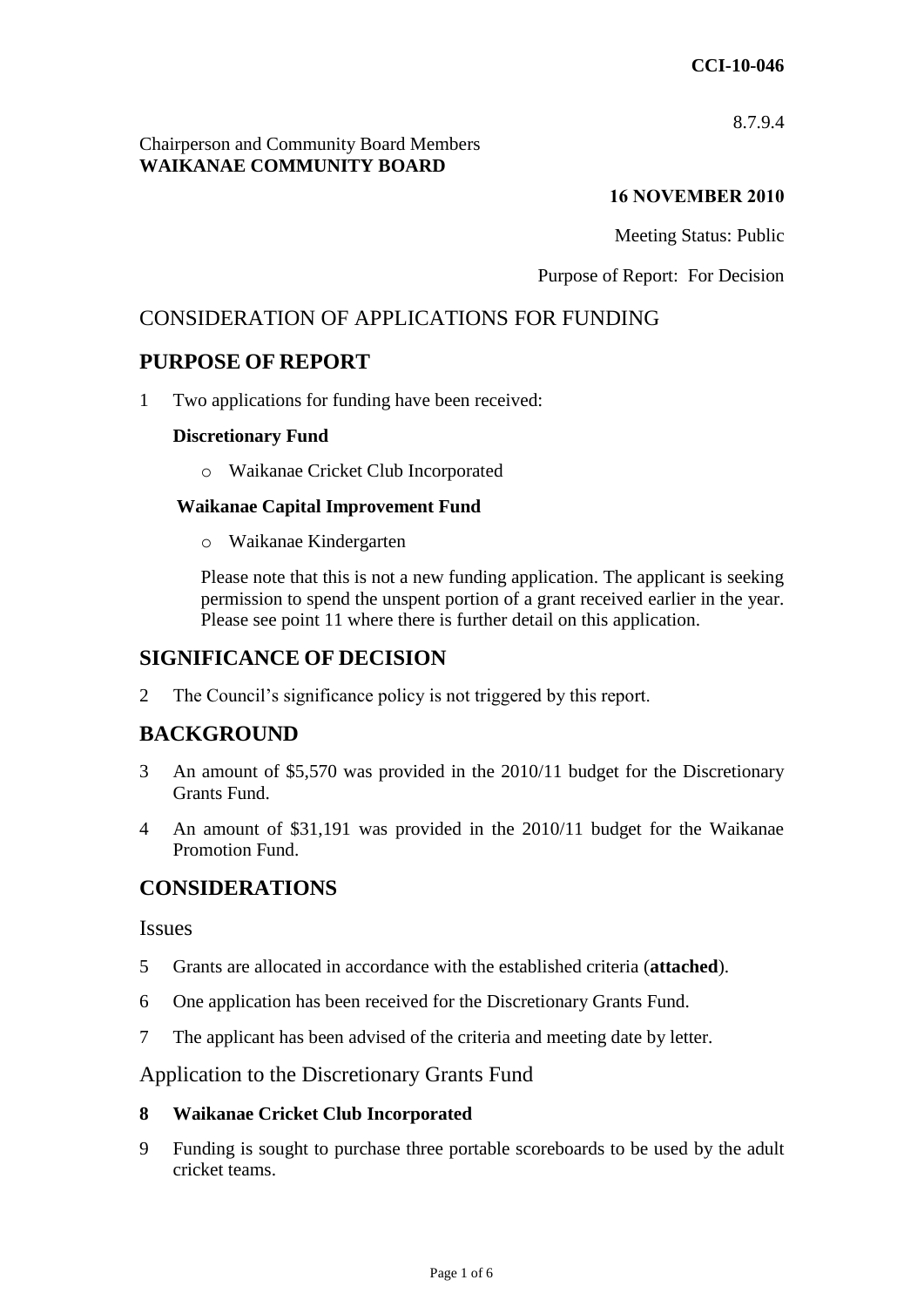- 10 This application can be considered under the following Eligibility Criteria:
	- *Community, cultural or sports purposes, including travel both within New Zealand and overseas.*

## Application to the Waikanae Capital Improvement Fund

## **11 Waikanae Kindergarten**

- 12 The Waikanae Kindergarten received a Waikanae Capital Improvement Fund of \$16,586.56 at the meeting of 18 May 2010 to demolish their old sandpit and construct a new sandpit. To date, a total of \$1,681.98 remains unspent and the Kindergarten seeks permission from the Board to use the remaining funds to:
	- Purchase and lay turf;
	- Purchase a sandpit cover; and
	- Purchase a protective sunshade.

This is not a request for further funding, but rather seeks approval to spend remaining funds previously granted. Quotes have been attached showing what the funds will be used for. Invoices are also attached showing how the \$14,904.58 has been spent.

# Financial Considerations

| <b>Fund</b>                      | 2010/11<br><b>Budget</b><br><b>Allocation</b> | <b>Total Allocated</b><br>to Date | <b>Total Available</b><br>for Distribution |
|----------------------------------|-----------------------------------------------|-----------------------------------|--------------------------------------------|
| <b>Discretionary Grants Fund</b> | \$5,570                                       | \$2,500                           | \$3,070                                    |
| <b>Waikanae Promotion Fund</b>   | \$31,191                                      | \$21,649                          | \$9,542                                    |

13 The following list shows grants made from the Waikanae Discretionary Grants and the Promotion Funds in the **2008/09** financial year, showing where report backs are yet to be received:

#### **Discretionary Fund Grants 08/09**

| Date    | <b>Recipient</b>          | Amount | <b>Purpose of Grant</b>                                                                             | <b>Report Back</b> |
|---------|---------------------------|--------|-----------------------------------------------------------------------------------------------------|--------------------|
| 9/9/08  | Kapiti Floral Art<br>Club | \$38   | Hall hire costs of the Waikanae<br>Memorial Hall for the next six<br>months.                        | Reminded           |
| 21/4/09 | Kapiti Floral Art<br>Club | \$34   | Hall hire costs for<br>the<br>using<br>Waikanae Memorial Hall on 4th June<br>and 3rd December 2009. | Reminded           |

## **Promotion Fund Grants 08/09**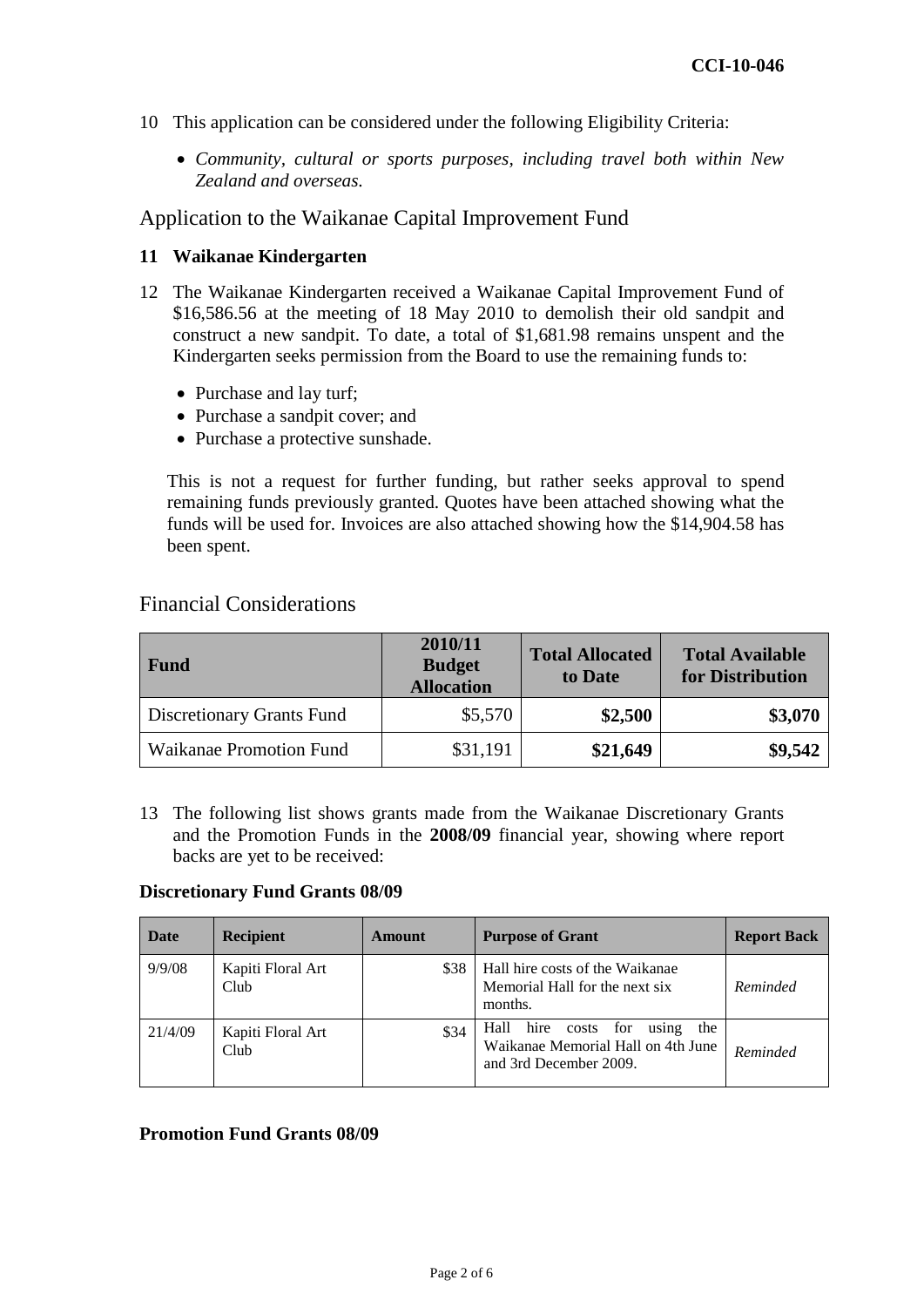### **CCI-10-046**

| Date   | <b>Recipient</b> |        | <b>Amount   Purpose of Grant</b>                    | <b>Report Back</b> |
|--------|------------------|--------|-----------------------------------------------------|--------------------|
| 9/9/08 | Sport Kapiti     | \$1500 | Annual Cycle Tour of Waikanae on<br>12 October 2008 | Reminded           |

## **Waikanae Capital Improvement Fund 08/09**

| Date     | <b>Recipient</b>           | <b>Amount</b> | <b>Purpose of Grant</b>                                                                                 | <b>Report Back</b>             |
|----------|----------------------------|---------------|---------------------------------------------------------------------------------------------------------|--------------------------------|
| 29/06/09 | Rotary Club of<br>Waikanae | \$5,000       | To purchase computer and<br>communications equipment to<br>operate electronic message display<br>board. | Project<br>update<br>requested |

14 The following list shows all the grants made from the Waikanae Discretionary Grants and the Promotion Funds in the **2009/10** financial year showing where report backs have not yet been received, or are not yet due:

| Date     | <b>Recipient</b>      | Amount | <b>Purpose of Grant</b>                                                                                                                                                        | <b>Report Back</b> |
|----------|-----------------------|--------|--------------------------------------------------------------------------------------------------------------------------------------------------------------------------------|--------------------|
| 6/10/09  | Jim Swift             | \$500  | To<br>with<br>the<br>of<br>assist<br>costs<br>participating in the qualifying event<br>of the Trusts New Zealand Open for<br>outdoor bowls.                                    | Reminded           |
| 17/11/09 | Esther O'Connor       | \$500  | To attend Outward Bound in January<br>2010                                                                                                                                     | Reminded           |
| 23/03/10 | Christie Osborne      | \$300  | To attend the Lower North Island and<br>National Secondary Schools sailing<br>competitions.                                                                                    | <b>Attached</b>    |
| 4/05/10  | Kāpiti Ballet Society | \$500  | To assist with costs of running<br>annual Dance Festival Competition.                                                                                                          | Due Nov<br>2010    |
| 8/06/10  | Paul Fallon           | \$500  | To assist with the costs of attending<br>the wheelchair basketball national<br>selection tournament in Auckland,<br>and for hiring the Waikanae<br>Memorial Hall for training. | Due Dec<br>2010    |

#### **Discretionary Fund Grants 09/10**

#### **Promotion Fund Grants 09/10**

All report backs were received for this fund in the 09/10 year.

#### **Waikanae Capital Improvement Fund Grants 09/10**

| Date     | <b>Recipient</b>         | Amount   | <b>Purpose of Grant</b>    | <b>Report Back</b>              |
|----------|--------------------------|----------|----------------------------|---------------------------------|
| 22/04/10 | Waikanae Bowling<br>Club | \$50,000 | Greens replacement project | Thank you<br>letter<br>received |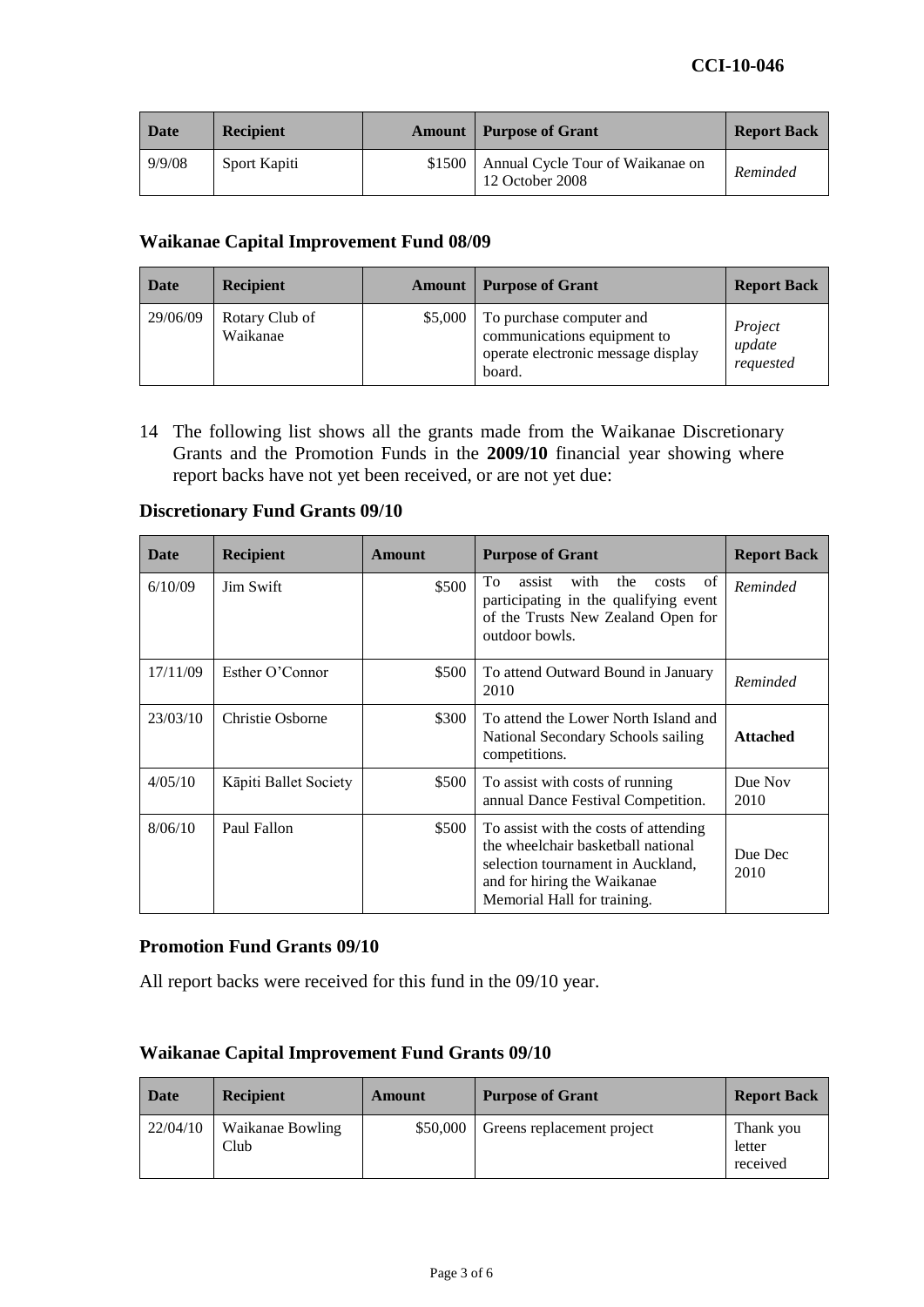| Date    | <b>Recipient</b>                   | <b>Amount</b> | <b>Purpose of Grant</b>                             | <b>Report Back</b>              |
|---------|------------------------------------|---------------|-----------------------------------------------------|---------------------------------|
| 4/05/10 | Waikanae Volunteer<br>Fire Brigade | \$37,300      | To purchase new rescue equipment.                   | <b>Attached</b>                 |
| 4/05/10 | Waikanae<br>Kindergarten           | \$16,586.56   | To remove old sandpit and construct<br>new sandpit. | Thank you<br>letter<br>received |

15 The following list shows all the grants made from the Waikanae Discretionary Fund, Promotion Fund and Capital Improvement Fund in the **2010/11** financial year:

## **Discretionary Fund Grants 2010/11**

| <b>Date</b> | <b>Recipient</b>     | Amount  | <b>Purpose of Grant</b>                                                    | <b>Report Back</b> |
|-------------|----------------------|---------|----------------------------------------------------------------------------|--------------------|
| 27/07/10    | Allan Hallberg       | \$500   | To travel to Scotland to compete in<br>the 2010 World Duathlon Champs.     | Due Jan 2011       |
| 27/07/10    | <b>Jayne Parsons</b> | \$500   | To travel to Canada to compete in the<br>Para-cycling World Champs.        | Due Jan 2011       |
| 27/07/10    | Sam Eddie            | \$500   | To travel to Canada to compete in the<br>Para-cycling World Champs.        | Due Jan 2011       |
| 27/07/10    | Ann Bould            | \$500   | To travel to Scotland to compete in<br>the 2010 World Duathlon Champs.     | Due Jan 2011       |
| 14/09/10    | Parkinson's Society  | \$500   | To assist with the rental costs of their<br>office located in Aputa Place. | Due Mar<br>2011    |
|             | <b>TOTAL</b>         | \$2,500 |                                                                            |                    |

## **Promotion Fund Grants 2010/11**

| <b>Date</b> | <b>Recipient</b>                                 | Amount   | <b>Purpose of Grant</b>                                                                         | <b>Report Back</b>                     |
|-------------|--------------------------------------------------|----------|-------------------------------------------------------------------------------------------------|----------------------------------------|
| 27/07/10    | Kapiti Branch of the<br>Camellia Society<br>Inc. | \$275    | Hall hire of Waikanae Memorial Hall<br>to host 2010 Camellia Show.                              | Due Jan 2011                           |
| 27/07/10    | Ngatiawa Retreat<br>Trust                        | \$15,000 | Building materials to extend and<br>renovate facilities which offer<br>emergency accommodation. | Due Jan 2011                           |
| 14/09/10    | Waikanae Cameo<br>Society                        | \$500    | To assist with the rental costs of their<br>office located at Mahara Place.                     | Due Mar<br>2011                        |
| 14/09/10    | Kāpiti Coast Quilters                            | \$1,250  | To assist with hosting a quilting<br>event at the Waikanae Memorial Hall<br>in 2011.            | Thank you<br><b>letter</b><br>attached |
| 14/09/10    | Lions Club of<br>Waikanae                        | \$3,284  | Printing promotional material for the<br>2011 Waikanae Super Garden Trail.                      | Due Mar<br>2011                        |
| 14/09/10    | Waikanae Pony Club                               | \$1,340  | To provide road calming measures                                                                |                                        |
|             | <b>TOTAL</b>                                     | \$21,649 |                                                                                                 |                                        |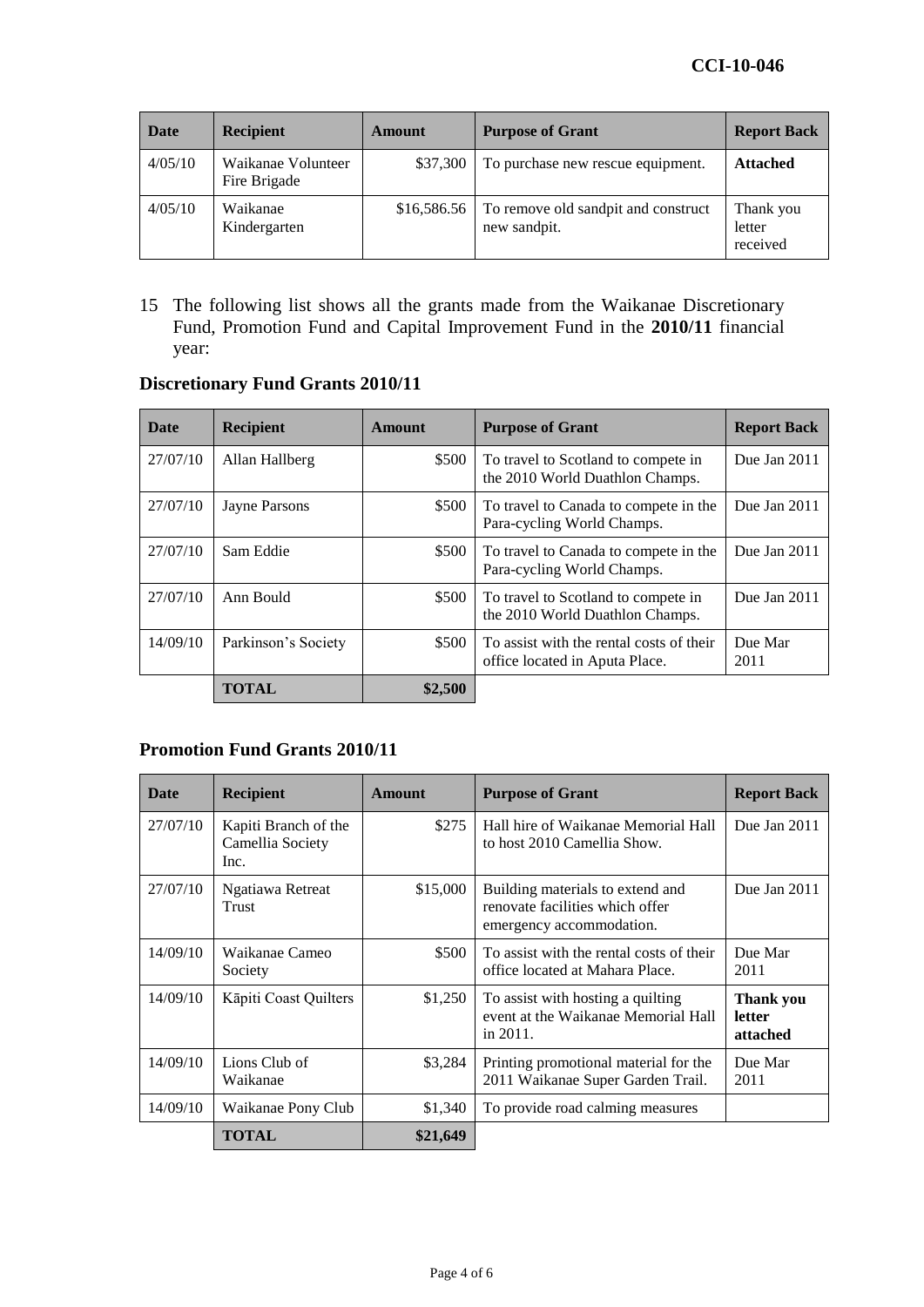| <b>Date</b> | <b>Recipient</b>         | Amount                                           | <b>Purpose of Grant</b>                                                          | <b>Report Back</b>                                  |
|-------------|--------------------------|--------------------------------------------------|----------------------------------------------------------------------------------|-----------------------------------------------------|
| 27/07/10    | Kāpiti Plunket<br>Group  | \$3,170.90                                       | Carry out internal building upgrade<br>and purchase daily teaching<br>resources. | Due Jan<br>2011. (Thank)<br>you letter<br>received) |
| 27/07/10    | Waikanae Bowling<br>Club | Loan of up to<br>\$28,281                        | To complete greens replacement<br>project.                                       | Due Jan 2011                                        |
|             |                          | This funding<br>has not yet<br>been<br>requested |                                                                                  |                                                     |
|             | <b>TOTAL</b>             | \$31,451.98                                      |                                                                                  |                                                     |

#### **Waikanae Capital Improvement Fund 2010/11**

### Delegation

16 The Waikanae Community Board has the delegated authority as at section D.7.6 of the Governance Structure, 18 March 2010:

*Authority to consider and approve the allocation of community-based grant funds as deemed appropriate under agreed criteria of both existing schemes and any granting schemes that may be approved through the Annual Plan process or the Long Term Council Community (LTCCP) process.*

# **RECOMMENDATIONS**

- 23 That the Waikanae Community Board grants the Waikanae Cricket Club a discretionary fund grant of \$ ……………. to assist with the costs of purchasing three portable scoreboards.
- 24 That the Waikanae Community Board allows the Waikanae Kindergarten to use the remaining amount of \$1,681.98 of their Waikanae Capital Improvement Fund Grant to complete their project.

**Report prepared by: Approved for submission by:**

**Sarah Farr Bernie Goedhart** 

**Executive Secretary Group Manager, Community and Corporate Information**